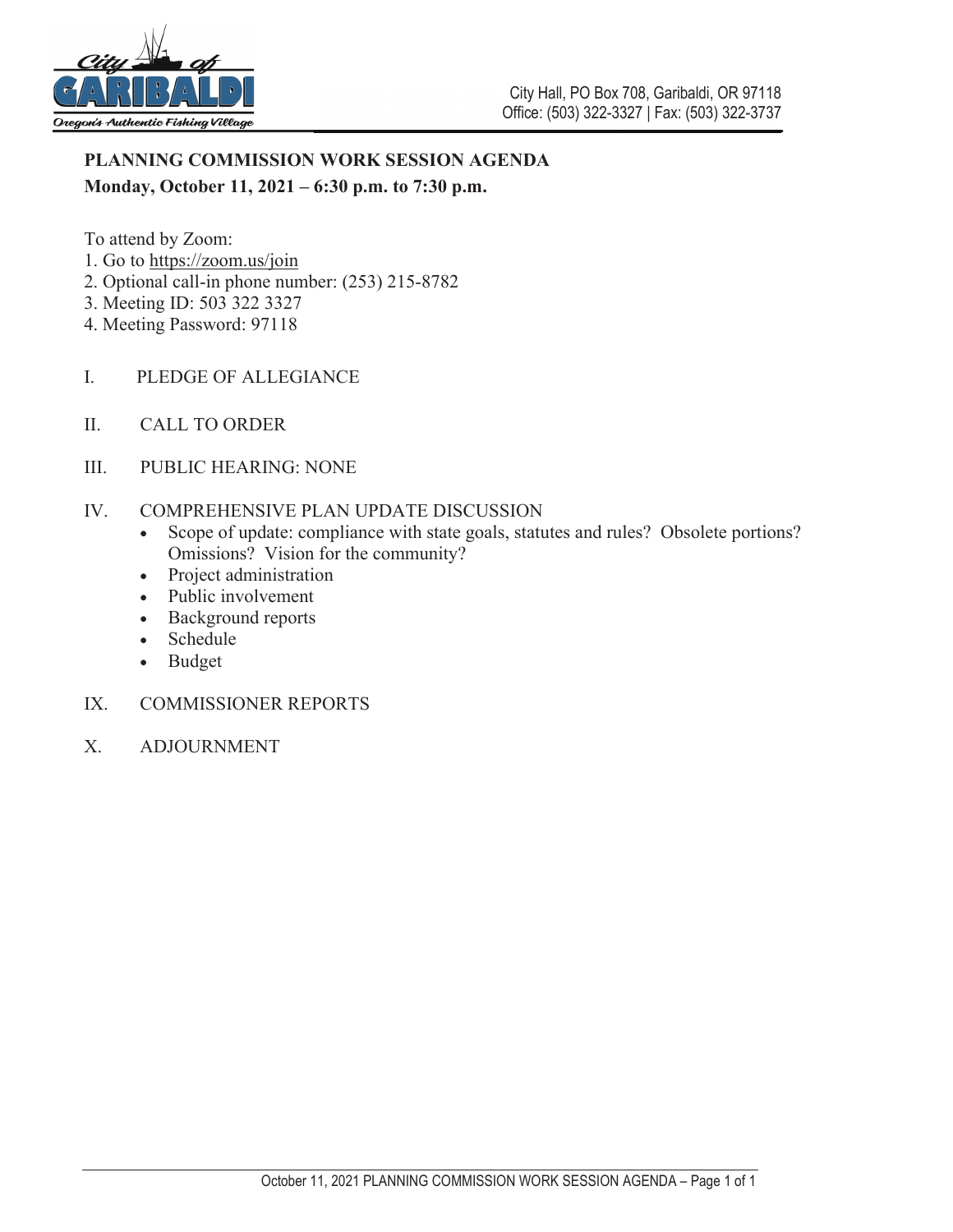# **Example Draft Comp Plan Scope for Garibaldi October 11, 2021**

## **TASK 1. PROJECT MANAGEMENT**

## **Task 1.1 Project Kickoff**

Through one phone call and one in-person meeting, prepare for and participate in a kickoff meeting with Redmond staff to review and refine the scope of work, deliverables, schedule and budget, and agree on roles and responsibilities, and communication protocols. Agree on a preliminary list of key stakeholder groups and discuss public engagement and communications tools and strategies. On the same trip, meet with the Steering Committee and Technical Advisory Committee (TAC) to introduce the Comprehensive Plan process, discuss key issues, and review draft Public Involvement Plan elements.

*Deliverables – kickoff meeting agendas and notes; refined scope of work, schedule, budget, roles and responsibilities; Steering Committee and TAC meetings and materials (1)*

*Timeline – April to May 2019*

# **Task 1.2 Project Administration**

Hold bi-weekly project management phone calls to track progress on key tasks and deadlines, identify unanticipated issues and develop alternative approaches as needed. Prepare monthly progress reports and invoices that describe the activities undertaken, estimate the percent completion of each task, and track expenditures and hours.

*Deliverables – Bi-weekly call agendas and notes*

*Timeline – Ongoing*

# **TASK 2. COMMUNITY AND STAKEHOLDER ENGAGEMENT**

Prepare a Public Involvement Plan to guide outreach eff orts throughout the vision process. Encourage community-wide participation by providing many opportunities for public exchange in a variety of formats and locations. The Plan will capitalize on existing City mechanisms for community engagement, establish community engagement objectives, identify the diverse set of stakeholders, and describe the array of tools and activities best suited to inform and engage stakeholders. Provide a detailed written summary of community engagement results.

The Plan will also identify methods of communication to keep community members up-to-date with the project and notify residents, businesses, and other stakeholders about opportunities to be actively involved in the Comprehensive Plan update process. Public involvement and communication tools and activities include, but are not limited to:

# Project Advisory Committees

#### *Steering Committee*

Facilitate four meetings with a Comprehensive Plan Update Steering Committee that represents a broad crosssection of community interests. The Steering Committee will review and comment on work products, guide engagement efforts, help host public outreach events and activities, act as liaisons to specific constituencies or interest groups, encourage community members to participate in the process, and act as champions of the ultimate Redmond Vision and Comprehensive Plan that emerges from this process. Develop a Steering Committee charter that establishes roles, shared ground rules and decision-making procedures.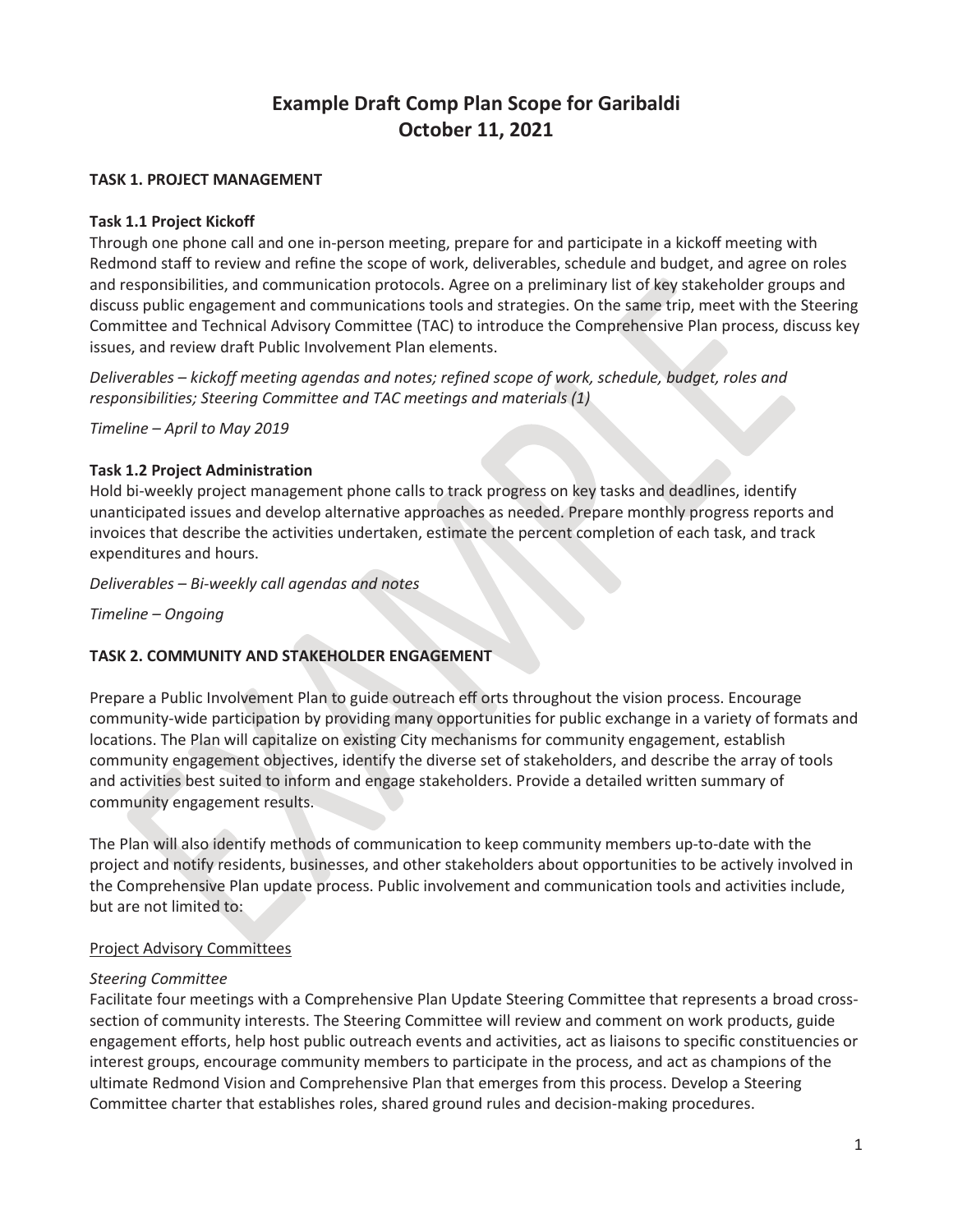# *Technical Advisory Committee*

City staff will form a TAC to work alongside the Steering Committee, reviewing project materials and advising on technical issues throughout the project. The TAC also will meet four times and will consist of agency partners and service providers. To the extent possible, Steering Committee and TAC meetings will be separate but scheduled on the same day. Prepare agendas and other meeting materials for each Steering Committee and TAC meeting. The City will be responsible for communication with members, coordinating meeting logistics, printing materials and preparing meeting summaries. Community Conversations and Interviews. In addition to conducting up to seven (7) phone interviews, Fregonese will prepare Community Conversation Kits and conduct the Community Conversations in a shared effort with Steering Committee members. The conversations will provide community members with information about the project and engage them in discussion about what they value about Redmond today and what could make it a better place to live in the future.

### Community Events

Use a variety of activities ranging from an informational booth to intercept interviews at a variety of community events, including Music on the Green, 4th of July, Bacon, Brew & Balloons Fest, and others. Activities will be designed to create awareness of the project and engage youth and adults in identifying what they love about Redmond today and what they would change to make Redmond an even better place to live, work, and play in the future. City staff and Steering Committee members will be the primary staff at these events.

### Redmond Summits

Work with City staff and the Steering Committee to host three Redmond Summits. These fun and engaging community events are the main opportunities for Redmond community members to engage and share ideas with their neighbors face-to-face.

# Online Engagement

Develop up to three online engagements to supplement in-person public involvement activities. The engagements will provide an alternative opportunity to comment for those who may not come to a meeting or feel comfortable voicing their opinions among others. The online open houses or surveys will coincide with each round of public involvement.

# Planning Commission and City Council Briefings

Support City staff in providing regular updates to Planning Commission and City Council throughout the process. These briefings are important touchpoints to ensure elected and appointed officials are engaged in the process and eventual recommendations are supported.

# Communication Tools

Work with City staff to use a variety of methods to notify residents about public events and other opportunities to be involved in the process. We seek a proper balance between these tools in order to achieve maximum engagement:

- Comprehensive Plan logo. At the outset of the project, we will create a project identity that is unique and compelling. This "look" will appear on all project materials and provide continuity and visibility for the Comprehensive Plan process.
- Project Website. Support City staff's efforts to design and administer an informative, accessible, and interactive website. Fregonese will provide content for the site including project overview and timeline, important contacts, schedules for public events, opportunities for public engagement, updates on the project's status, and the ability to view or download documents.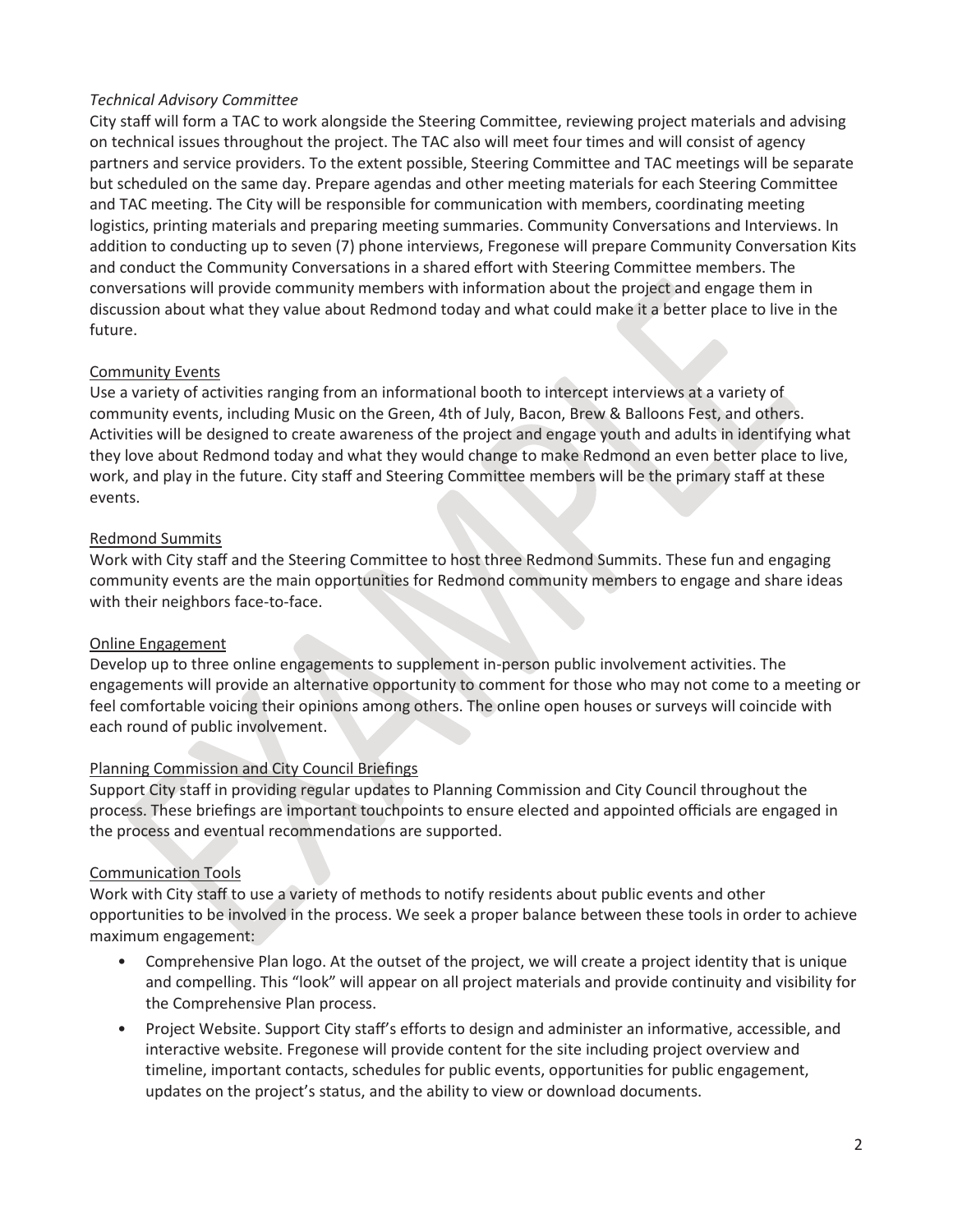- Social media. Provide City staff with content for their social media platforms, such as the City's Facebook and Twitter accounts to increase project awareness and provide multiple avenues for community input.
- Media contacts. Prepare media releases to the Redmond Spokesman and other local media outlets for the City to distribute.
- Public information materials. Prepare flyers, newsletters, facts sheets and other materials to educate and inform the public.
- Electronic mailing list. The City will maintain a database of e-mail addresses of people who express interest in the planning process. Fregonese will prepare e-blasts for the City to distribute to help notify people about events and activities. Interested parties will have several opportunities to join the mailing list, such as on the project website and at public meetings and events.

*Deliverables – Draft and final Public Involvement Plan; Steering Committee and TAC charters; Outreach and communications materials*

*Timeline – Ongoing*

# **TASK 3. BACKGROUND REPORTS / REDMOND 2040 VISION**

### **3.1 Background Reports**

Research comprehensive plan elements through the review of relevant documents, such as the existing adopted Comprehensive Plan, Transportation System Plan (TSP) update, Economic Opportunities Analysis (EOA), Buildable Lands Inventory (BLI), and Housing Needs Analysis (HNA). Collect demographic and socioeconomic data, build a GIS database, and research existing land use, recent commercial and residential development trends, economic, housing, and other significant developments.

Conduct an assessment and opportunities analysis, identifying the amount of development, redevelopment, and preservation that might be expected given the anticipated increase in population and employment forecast along with potential impacts and associated opportunities. Where pertinent information does not exist, work with City staff to conduct targeted research to gather the necessary data.

Prepare a background report that describes the element and underlying topics as they relate to the City of Redmond:

- What are the City's assets?
- What trends are driving how the topic has changed and will continue to change the community?
- What are the opportunities and challenges to realizing the City's vision for the topic?

Write background reports in accessible language and use a combination of narrative, maps, tables, and graphics to convey key information. Prepare a one-page, infographic-rich topic profile to make the information more accessible to the public. This information will be compiled into a Community Profile for use at Redmond Summit #1 and distributed widely through various online and City mechanisms.

The information from past plans, trends, and recent developments will also be used to inform future land use and transportation scenarios through the calibration of Envision Tomorrow's Return on Investment (ROI) model and prototype builder. The assessment of existing conditions and potential redevelopment opportunities, and barriers to development will serve as the basis for the future scenarios and the rest of the project.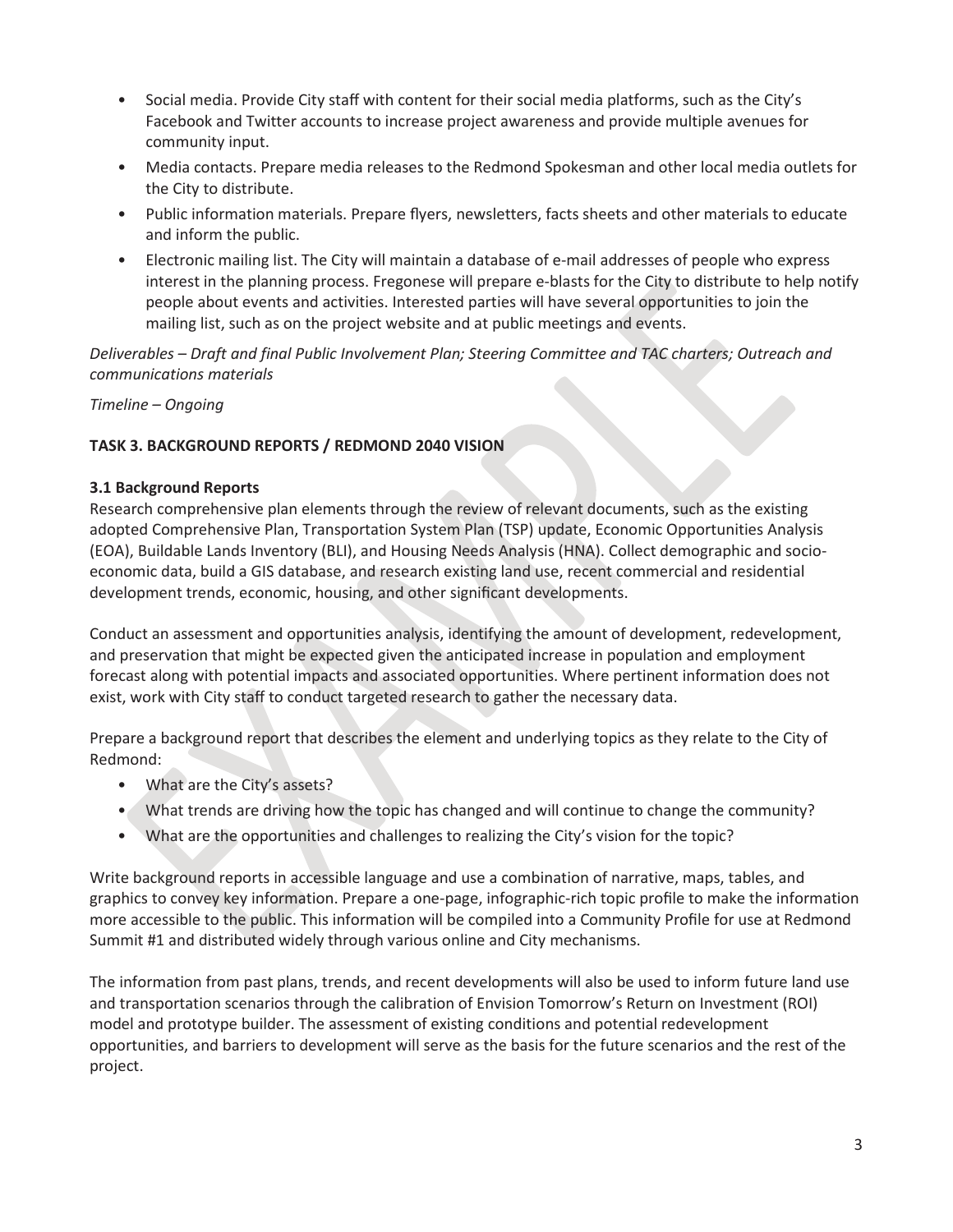## **3.2 Redmond 2040 Vision**

Concurrent with the collection and analysis of background information, the first round of outreach activities, as described in the Public Involvement Plan, will focus on the Redmond 2040 Vision. The community will be asked open-ended questions about what they like about Redmond today and what could be improved in the future. The questions will align with Oregon Statewide Planning Goals/comprehensive plan elements, such as housing, economic development, and parks and recreation. The Fregonese team will organize the information gathered into Comprehensive Plan "topic areas." This information will be the foundation of the Comprehensive Plan Vision.

Following review from City staff, revise the background reports, topic profiles, and draft Comprehensive Plan Vision. These materials will be refined before presentation to the Steering Committee and TAC for their revisions. On the same trip, host Redmond Summit #1, where community members will review and comment on the draft Vision Statement and participate in discussions to identify preliminary goals for each topic area. This hands-on event will combine education and dialogue about the big questions facing the City. The Summit will feature a map-based game that invites participatory decision making at small group tables, and participants will be given a fun, meaningful way to express their ideas for the opportunities and long-term needs of the City – ranging from future growth to parks and trails, transportation, and natural amenities. The purpose of this charrette-type event will be to identify priorities and opportunities generated by the community that will guide scenario development for the Future Land Use Map update. The Summit will be supplemented by an online tool for community input.

*Deliverables – Background reports and Community Profile; Draft vision; Steering Committee and TAC meetings and materials (2); Redmond Summit #1; Online survey to collect additional community input*

*Timeline – April – August 2019*

#### **Task 4 Goals and Policies / Scenario Refinement**

Use information gathered in Task 3 to make needed revisions to the Vision, draft goals for the various Comprehensive Plan topic areas/elements, and develop a land use and transportation strategy. Land use and transportation scenarios will be evaluated for targeted economic feasibility using Envision Tomorrow and polices developed to direct and attract desired growth. Envision Tomorrow's capabilities in the scenario planning process allow our team to help the Redmond community make more informed choices about the future. Using community-generated ideas from the public workshop, in addition to socio-economic analysis and baseline transportation data, we will identify several possible scenario themes for the City of Redmond. Scenario themes might include concepts such as: Continue growing as we have in the past; Attract new talent; Aging in place; Focus on redevelopment; and/or Strong employment and industrial growth. We will use these themes to create 3 to 4 alternative growth scenarios for testing and comparison.

The second round of outreach will focus on community priorities. Vet and refine draft goals and land use scenarios with the Steering Committee and TAC to ensure we are on the right track and asking pertinent questions. At Redmond Summit #2 and through an online engagement tool, participants will validate draft goals and review the scenarios to learn what elements best serve the community's vision.

Many of the Comprehensive Plan policies and strategies will be built around the lessons learned from the scenario exercise. Topic areas may include housing, trails and recreation, growth management and community design. Land use scenarios also can be used to guide the transportation system alternatives. Work closely with the City to identify transportation needs and strategies that best serve future development. Our team puts a high priority on multi-modal design, including active transportation, emerging technology and trends, commute patterns, and freight mobility. Supplemental activities will be designed to gather input on any community topic areas not (entirely) dependent upon the preferred land use and transportation scenario, such